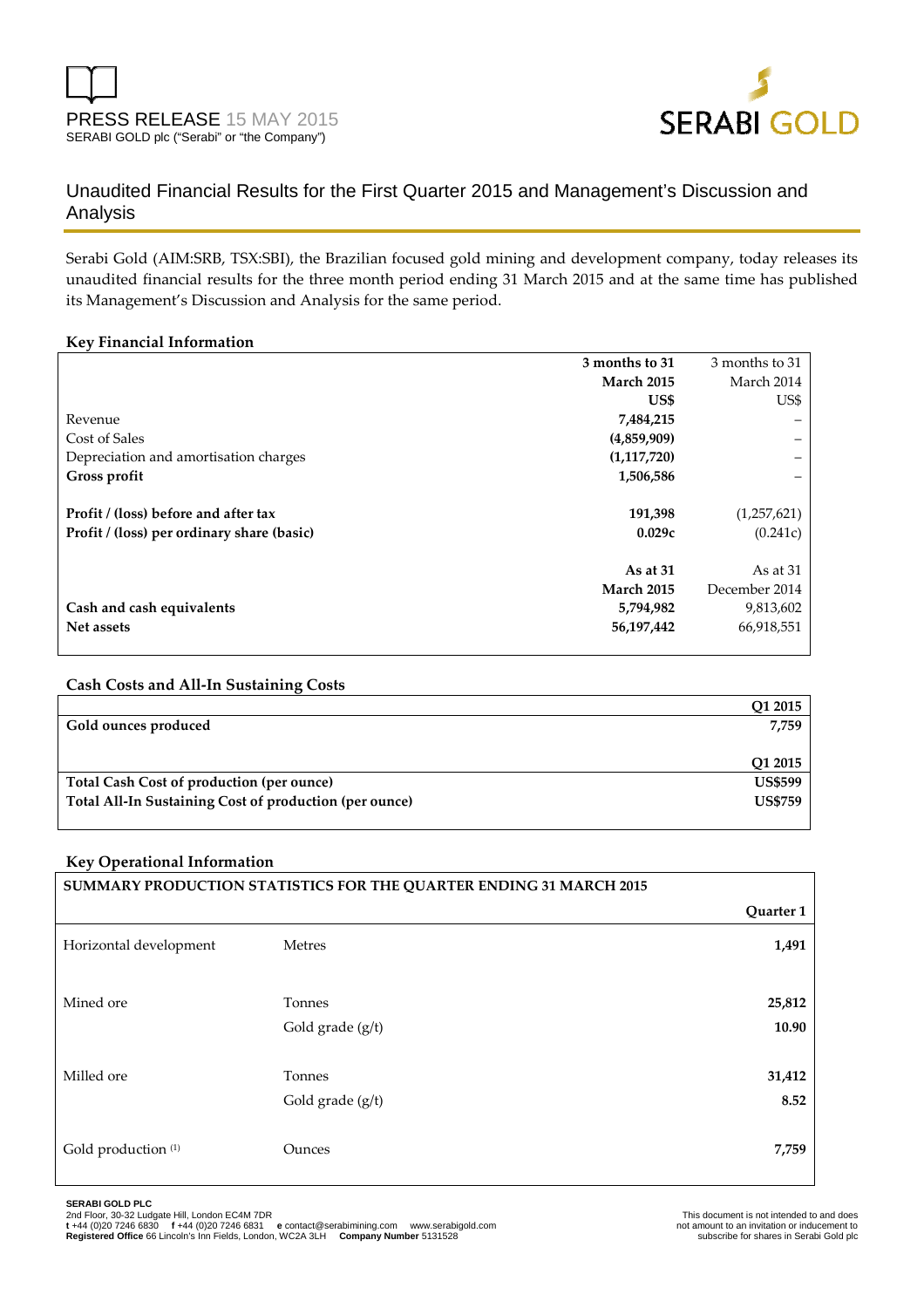



# **Financial Highlights**

- All-In Sustaining Costs for the first quarter of 2015 of US\$759
- Cash holdings of US\$5.8 million at 31 March 2015.
- The Brazilian Real has devalued by approximately 13% since 31 December 2014, providing potential cost benefits for 2015.
- Average gold price of US\$1,212 received on gold sales in the first quarter of 2015.

# **Operational Highlights**

- Gold production for the quarter totaled 7,759 ounces<sup>(1)</sup>, with March production of 3,005 ounces<sup>(1)</sup>, the highest monthly production level to date with steady production now reached.
- Current forecast for gold production in 2015 remains at approximately 35,000 ounces.
- Processing of ore from Sao Chico commenced at the end of April 2015.

# Palito

- Mine production for the quarter totaled 25,812 tonnes of ore averaging 10.90 g/t gold, containing 9,040 ounces.
- Mill throughput for the quarter totaled 31,412 tonnes at a grade of 8.52 g/t.
- Gold recoveries were approximately 91%<sup>(1)</sup> with Copper recovery estimated at 92<sup>(1)</sup>.
- Over 300 ounces<sup>(1)</sup> of gold production from the processing  $6,300$  tonnes of the surface stockpile of flotation tailings at a grade of 2.64 g/t. A further 50,000 tonnes at approximately 2.5 g/t remains, and this material will be treated through the Carbon in Pulp ("CIP") plant over the next 6 to 8 months.
- At the end of the quarter, the Palito surface stockpiles of coarse ore were estimated at approximately 8,000 tonnes at 5.0 g/t gold.
- (1) Gold production figures are subject to amendment pending final agreed assays of the gold content of the copper/gold concentrate and gold dore that is delivered to the refineries.

# Sao Chico

- Over 773 metres of sub-horizontal development has now been completed at Sao Chico, 440 metres of which has been in ore through the development of the Main Vein on the first 216mRL development level.
- The Main Vein was initially intersected in January this year exhibiting a true thickness of 3.6 metres at 42.0 g/t gold.
- The main ramp is being driven to the next planned development level, and is currently mid-way between the 216mRL and the next planned 178mRL main level.
- During the first quarter of 2015, a high grade stockpile of 2,900 tonnes at 9.75 g/t gold was generated and the transportation of this material to Palito commenced in March 2015. The Sao Chico ore is now being processed concurrently with Palito ore.
- A new surface diamond drill programme at Sao Chico commenced in late March 2015 with 2,200 metres completed to date out of approximately 5,000 metres that are planned. The Company intends to issue a new resource estimation by the end of the third quarter of 2015.

# **Mike Hodgson, CEO of Serabi commented,**

"As I said at the time of issuing our first quarter update on 16 April 2015, we achieved excellent production results at Palito during the first quarter of 2015 and have benefitted from a cost perspective during this first quarter from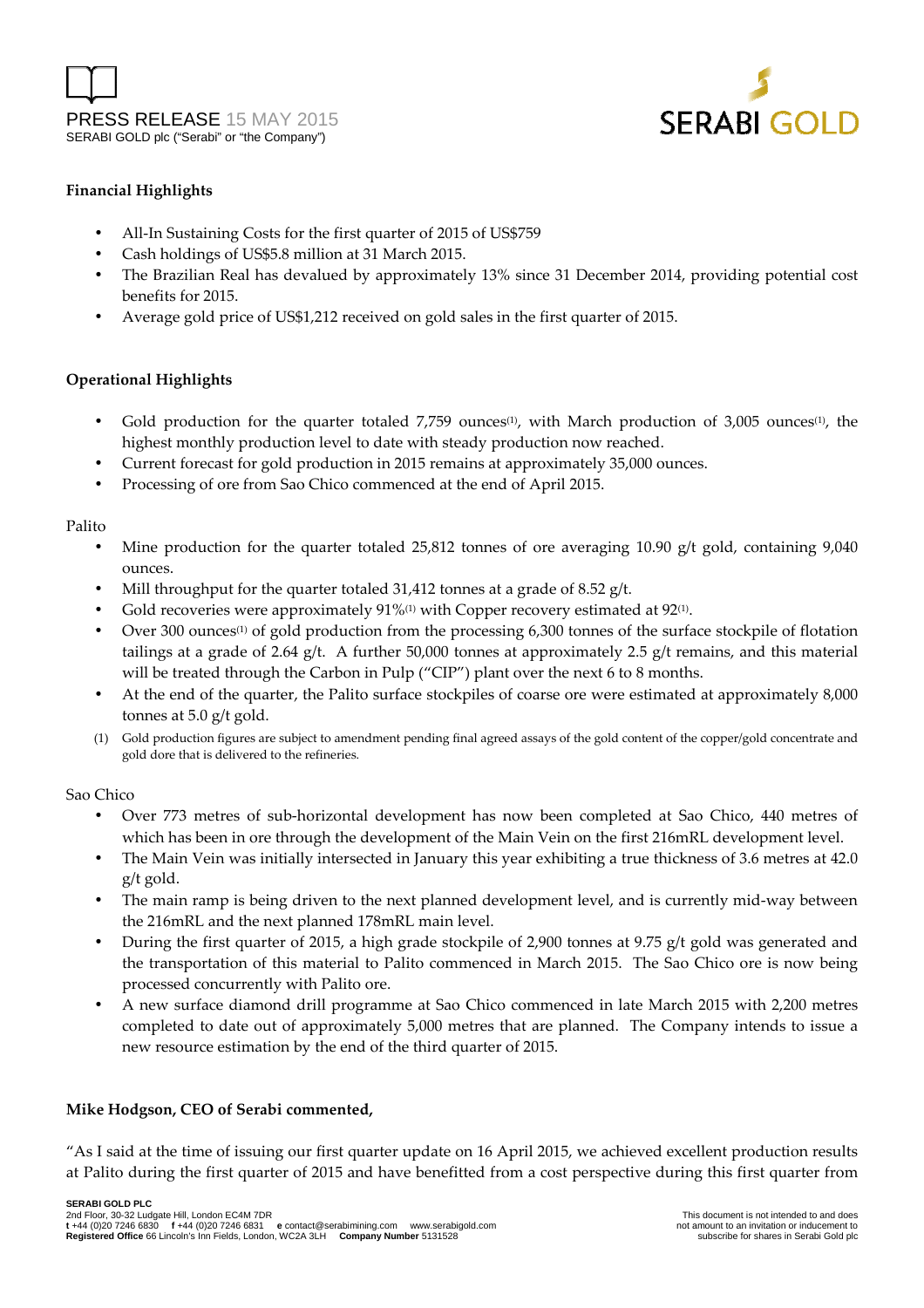



the sudden devaluation of the Brazilian Real that occurred especially during March 2015. The currency has made a small recovery since the end of March 2015 and this currency effect may therefore not be sustained for the remainder of 2015.

"Development of Sao Chico continues and the surface exploration drill programme started late in March and is progressing well with over 2,200 metres drilled to date. Processing of Sao Chico ore through the Palito gold recovery process plant started in April in accordance with our schedule. We had established a high-grade stockpile of approximately 2,900 tonnes by the end of March 2015 and mined a further 2,000 tonnes during April. We therefore remain confident that Sao Chico will deliver the gold production that we have targeted for the current year."

An interview with Clive Line, Finance Director of Serabi, can be accessed using the following link http://brrmedia.co.uk/event/138624?popup=true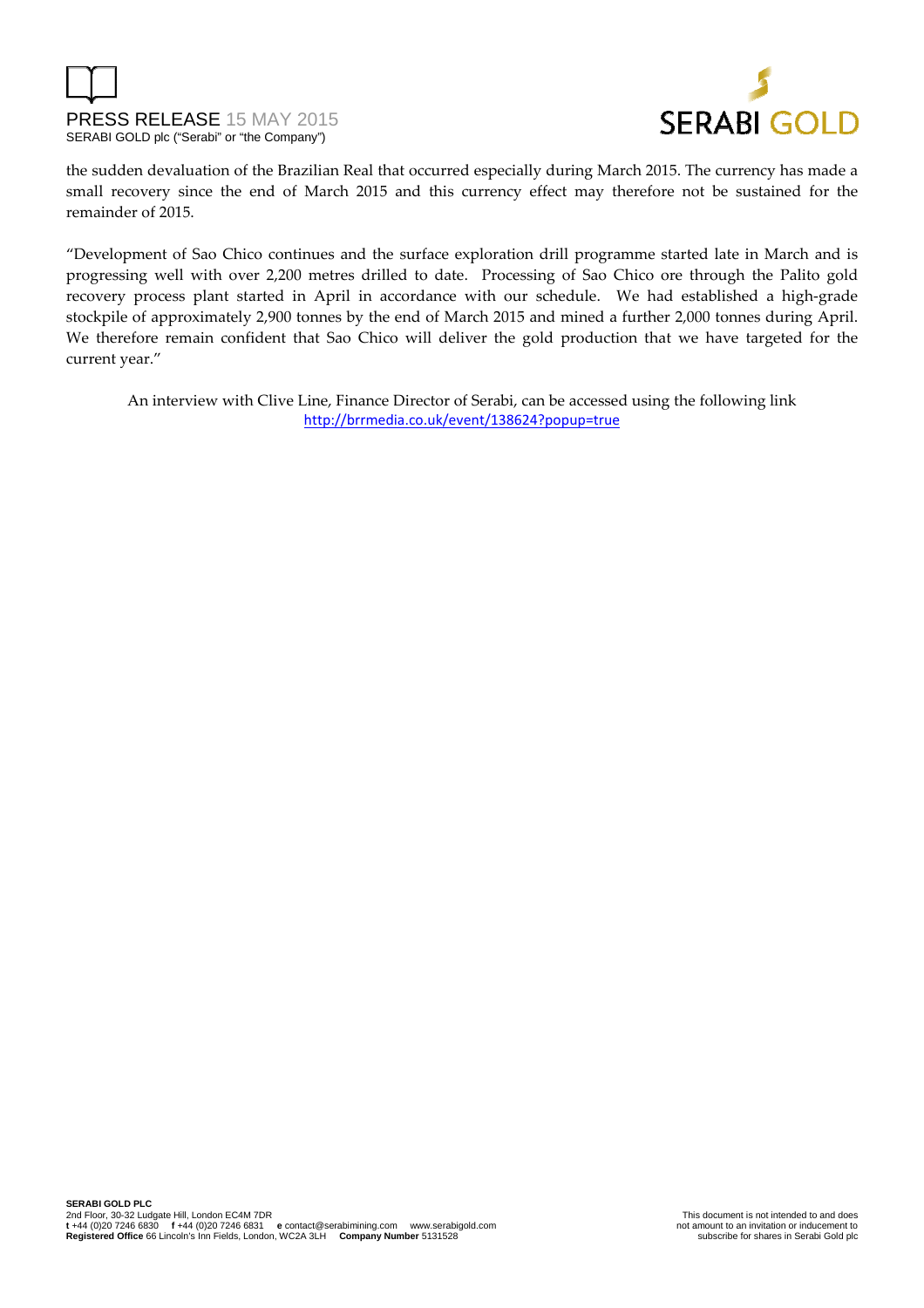



#### **Condensed Consolidated Statements of Comprehensive Income**

For the three month period ended 31 March 2015

|                                                                                |                | For the three months ended<br>31 March |  |
|--------------------------------------------------------------------------------|----------------|----------------------------------------|--|
|                                                                                | 2015           | 2014                                   |  |
| (expressed in US\$)                                                            | (unaudited)    | (unaudited)                            |  |
| <b>CONTINUING OPERATIONS</b>                                                   |                |                                        |  |
| Revenue                                                                        | 7,484,215      |                                        |  |
| Operating expenses                                                             | (4,859,909)    |                                        |  |
| Depreciation and amortisation charges                                          | (1, 117, 720)  |                                        |  |
| <b>Gross profit</b>                                                            | 1,506,586      |                                        |  |
| Administration expenses                                                        | (905, 505)     | (911, 979)                             |  |
| Share based payments                                                           | (101, 019)     | (29, 587)                              |  |
| Depreciation of plant and equipment                                            |                | (125, 983)                             |  |
| Operating profit / (loss)                                                      | 500,062        | (1,067,549)                            |  |
| Foreign exchange gain / (loss)                                                 | 228,663        | (9,918)                                |  |
| Finance expense                                                                | (697, 415)     | (180, 154)                             |  |
| Finance income                                                                 | 160,088        |                                        |  |
| Profit / (loss) before taxation                                                | 191,398        | (1,257,621)                            |  |
| Income tax expense                                                             |                |                                        |  |
| Profit / (loss) for the period from continuing<br>operations <sup>(1)(2)</sup> | 191,398        | (1, 257, 621)                          |  |
| Other comprehensive income (net of tax)                                        |                |                                        |  |
| Items that may be reclassified subsequently to profit or loss                  |                |                                        |  |
| Exchange differences on translating foreign<br>operations                      | (11, 013, 526) | 1,920,750                              |  |
| Total comprehensive profit/(loss) for the<br>period <sup>(2)</sup>             | (10,882,128)   | 663,129                                |  |
| Profit/(loss) per ordinary share (basic) <sup>(1)</sup>                        | 0.029c         | (0.241c)                               |  |
| Profit/(loss) per ordinary share (diluted) <sup>(1)</sup>                      | 0.024c         | (0.241c)                               |  |
|                                                                                |                |                                        |  |

(1) All revenue and expenses arise from continuing operations.

(2) The Group has no non-controlling interests and all losses are attributable to the equity holders of the Parent Company.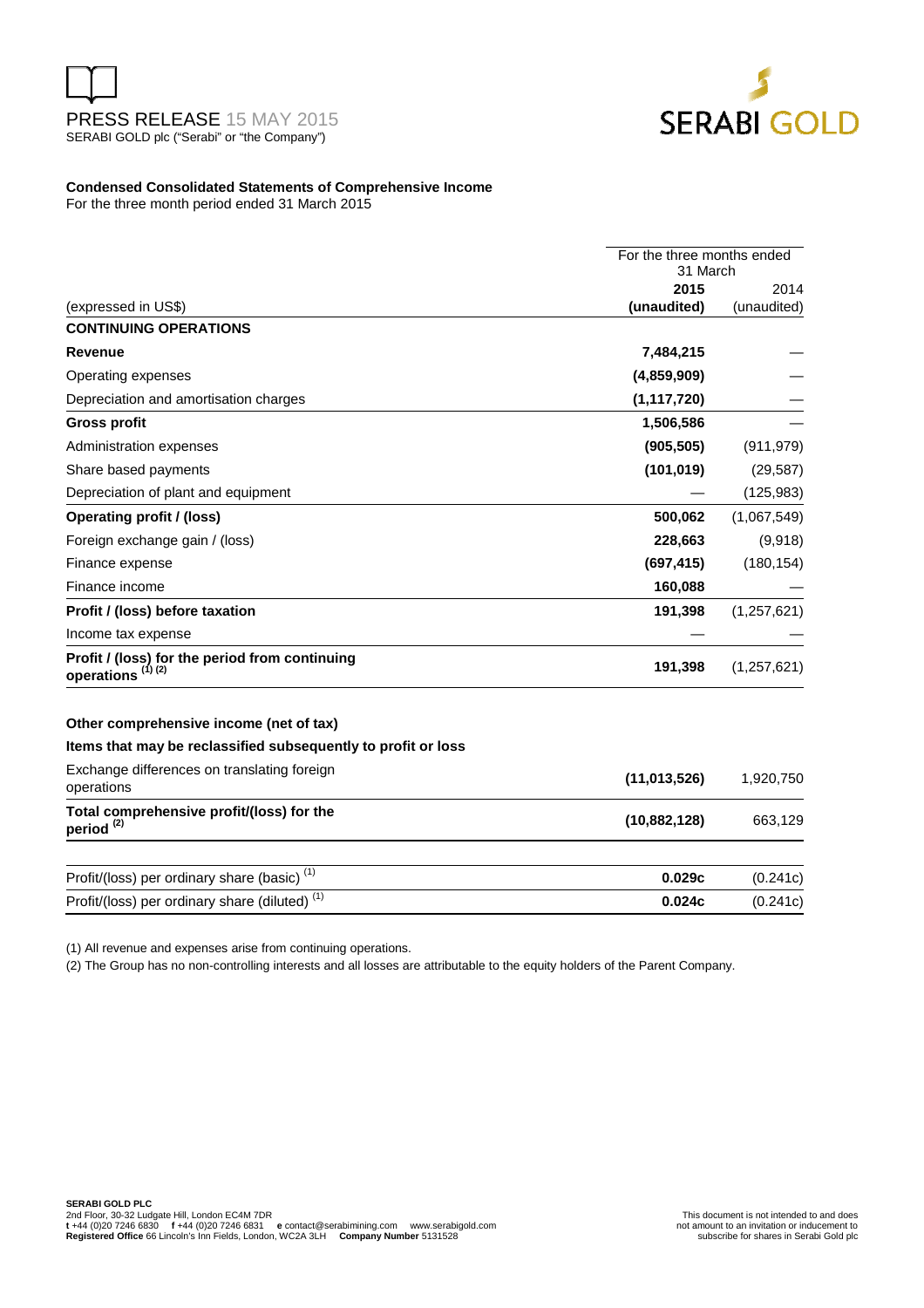



#### **Condensed Consolidated Balance Sheets**

|                                                  | As at          | As at        | As at             |
|--------------------------------------------------|----------------|--------------|-------------------|
|                                                  | 31 March       | 31 March     | 31 December       |
|                                                  | 2015           | 2014         | 2014<br>(audited) |
| (expressed in US\$)<br><b>Non-current assets</b> | (unaudited)    | (unaudited)  |                   |
|                                                  |                |              | 11,799,271        |
| Deferred exploration costs                       | 9,769,327      | 25,607,411   |                   |
| Property, plant and equipment                    | 47,508,148     | 38,549,235   | 54,103,898        |
| <b>Total non-current assets</b>                  | 57,277,475     | 64,156,646   | 65,903,169        |
| <b>Current assets</b>                            |                |              |                   |
| Inventories                                      | 8,701,256      | 5,858,849    | 8,070,215         |
| Trade and other receivables                      | 5,596,179      | 733,899      | 6,772,046         |
| Prepayments and accrued income                   | 2,699,898      | 1,745,676    | 2,503,877         |
| Cash and cash equivalents                        | 5,794,982      | 11,616,470   | 9,813,602         |
| <b>Total current assets</b>                      | 22,792,315     | 19,954,894   | 27,159,740        |
| <b>Current liabilities</b>                       |                |              |                   |
| Trade and other payables                         | 4,803,134      | 3,003,401    | 4,601,337         |
| Interest-bearing liabilities                     | 13,886,719     | 1,016,770    | 16,228,220        |
| Derivative financial liabilities                 | 763,171        |              | 528,503           |
| Accruals                                         | 133,376        | 276,800      | 167,377           |
| <b>Total current liabilities</b>                 | 19,586,400     | 4,296,971    | 21,525,437        |
| <b>Net current assets</b>                        | 3,205,915      | 15,657,923   | 5,634,303         |
| <b>Total assets less current liabilities</b>     | 60,483,390     | 79,814,569   | 71,537,472        |
| <b>Non-current liabilities</b>                   |                |              |                   |
| Trade and other payables                         | 1,738,040      | 424,768      | 1,424,798         |
| Provisions                                       | 2,342,687      | 1,532,760    | 2,829,468         |
| Interest bearing liabilities                     | 205,221        | 681,854      | 364,655           |
| <b>Total non-current liabilities</b>             | 4,285,948      | 2,639,382    | 4,618,921         |
| Net assets                                       | 56,197,442     | 77,175,187   | 66,918,551        |
|                                                  |                |              |                   |
| <b>Equity</b>                                    |                |              |                   |
| Share capital                                    | 61,668,212     | 61,668,212   | 61,668,212        |
| Share premium reserve                            | 67,656,848     | 69,041,915   | 67,656,848        |
| Option reserve                                   | 2,501,099      | 2,360,376    | 2,400,080         |
| Other reserves                                   | 450,262        | 1,009,076    | 450,262           |
| <b>Translation reserve</b>                       | (29, 749, 818) | (8,850,423)  | (18, 736, 292)    |
| <b>Accumulated losses</b>                        | (46, 329, 161) | (48,053,969) | (46, 520, 559)    |
| Equity shareholders' funds                       | 56,197,442     | 77,175,187   | 66,918,551        |

The interim financial information has not been audited and does not constitute statutory accounts as defined in Section 434 of the Companies Act 2006. Whilst the financial information included in this announcement has been compiled in accordance with International Financial Reporting Standards ("IFRS") this announcement itself does not contain sufficient financial information to comply with IFRS. The Group statutory accounts for the year ended 31 December 2014 prepared under IFRS as adopted in the EU and with IFRS and their interpretations adopted by the International Accounting Standards Board will be filed with the Registrar of Companies following their adoption by shareholders at the next Annual General Meeting. The auditor's report on these accounts was unqualified but did contain an Emphasis of Matter with respect to the Company and the Group regarding Going Concern. The auditor's report did not contain a statement under Section 498 (2) or 498 (3) of the Companies Act 2006.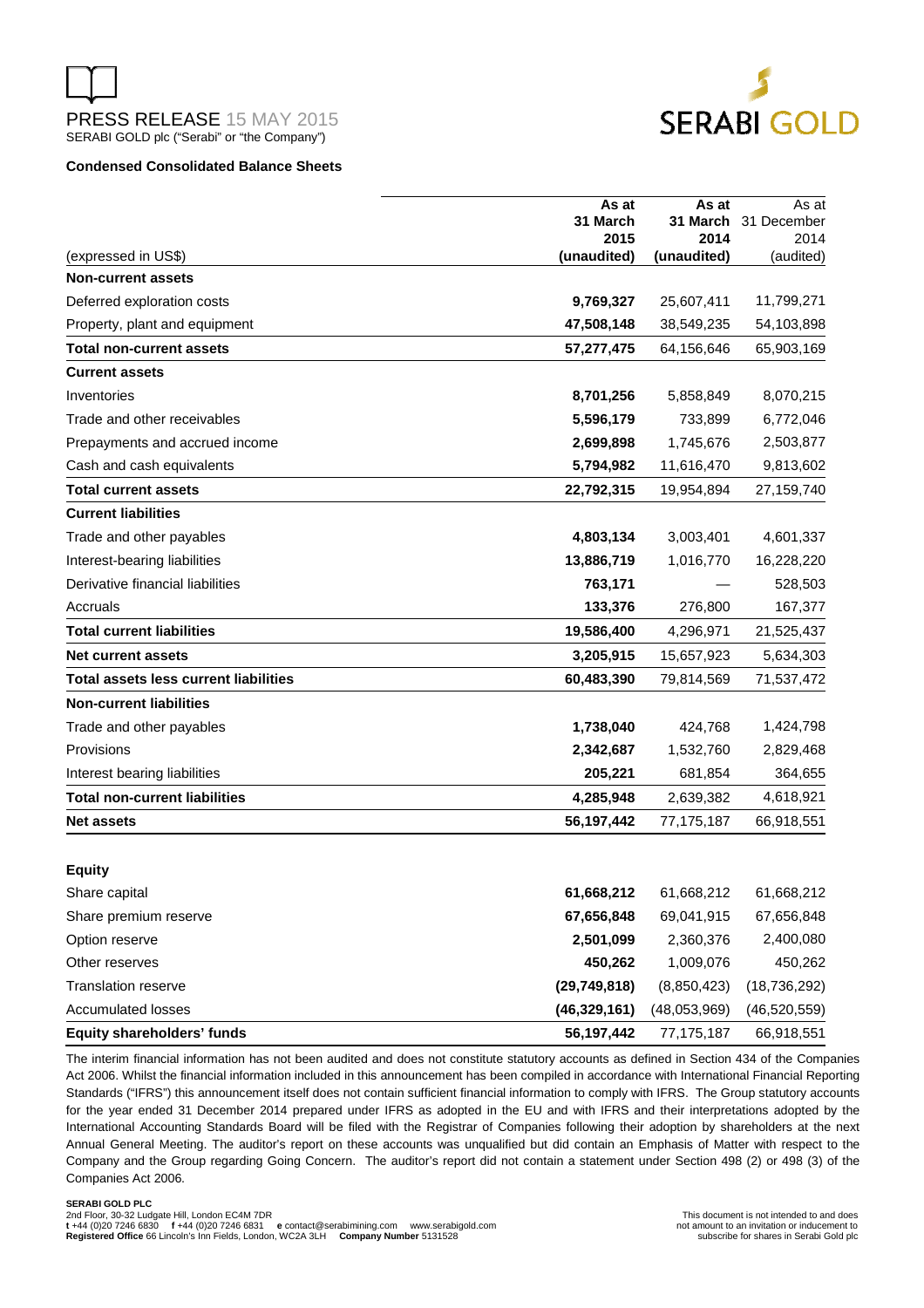

# **Condensed Consolidated Statements of Changes in Shareholders' Equity**

| (expressed in US\$)                                               |                  |                      |                 |                           |                        |                       |                     |
|-------------------------------------------------------------------|------------------|----------------------|-----------------|---------------------------|------------------------|-----------------------|---------------------|
| (unaudited)                                                       | Share<br>capital | Share<br>premium     | Share<br>option | Other<br>reserve reserves | Translation<br>reserve | Accumulated<br>losses | <b>Total equity</b> |
| <b>Equity shareholders'</b><br>funds at 31 December<br>2013       | 60,003,212       | 54,479,151           | 2,330,789       |                           | 789,076 (10,771,173)   | (46, 796, 348)        | 60,034,707          |
| Foreign currency<br>adjustments                                   |                  |                      |                 |                           | 1,920,750              |                       | 1,920,750           |
| Loss for the period                                               |                  |                      |                 |                           |                        | (1, 257, 621)         | (1, 257, 621)       |
| Total comprehensive<br>income for the period                      |                  |                      |                 |                           | 1,920,750              | (1, 257, 621)         | 663,129             |
| Issue of new ordinary<br>shares for cash                          | 1,665,000        | 14,765,000           |                 | 220,000                   |                        |                       | 16,650,000          |
| Costs associated with<br>issue of new ordinary<br>shares for cash |                  | (202, 236)           |                 |                           |                        |                       | (202, 236)          |
| Warrants lapsed in period                                         |                  |                      |                 |                           |                        |                       |                     |
| Share option expense                                              |                  |                      | 29,587          |                           |                        |                       | 29,587              |
| <b>Equity shareholders'</b><br>funds at 31 March 2014             | 61,668,212       | 69,041,915           | 2,360,376       | 1,009,076                 | (8,850,423)            | (48,053,969)          | 77,175,187          |
| Foreign currency<br>adjustments                                   |                  |                      |                 |                           | (9,885,869)            |                       | (9,885,869)         |
| Profit / (loss) for the period                                    |                  |                      |                 |                           |                        | 1,083,220             | 1,083,220           |
| Total comprehensive<br>income for the period                      |                  |                      |                 |                           | (9,885,869)            | 1,083,220             | (8,802,649)         |
| Correction relating to<br>treatment of warrants                   |                  | (1,462,999)          |                 | (220,000)                 |                        |                       | (1,682,999)         |
| Convertible loan stock<br>repaid                                  |                  |                      |                 | (260, 882)                |                        | 260,882               |                     |
| Warrants lapsed in period                                         |                  | 77,932               |                 | (77, 932)                 |                        |                       |                     |
| Share option lapsed in<br>period                                  |                  |                      | (189, 308)      |                           |                        | 189,308               |                     |
| Share option expense                                              |                  |                      | 229,012         |                           |                        |                       | 229.012             |
| <b>Equity shareholders'</b><br>funds at 31 December<br>2014       | 61,668,212       | 67,656,848 2,400,080 |                 |                           | 450,262 (18,736,292)   | (46,520,559)          | 66,918,551          |
| Foreign currency<br>adjustments                                   |                  |                      |                 |                           | $-$ (11,013,526)       |                       | (11,013,526)        |
| Loss for the period                                               |                  |                      |                 |                           |                        | 191,398               | 191,398             |
| Total comprehensive<br>income for the period                      |                  |                      |                 |                           | (11,013,526)           | 191,398               | (10,822,128)        |
| Share option expense                                              |                  |                      | 101,019         |                           |                        |                       | 101,019             |
| <b>Equity shareholders'</b><br>funds at 31 March<br>2015          | 61,668,212       | 67,656,848           | 2,501,099       |                           | 450,262 (29,749,818)   | (46, 329, 161)        | 56,197,442          |

Other reserves comprise a merger reserve of US\$361,461 (2014: US\$ 361,461) and a warrant reserve of US\$88,801 (2014: US\$88,801).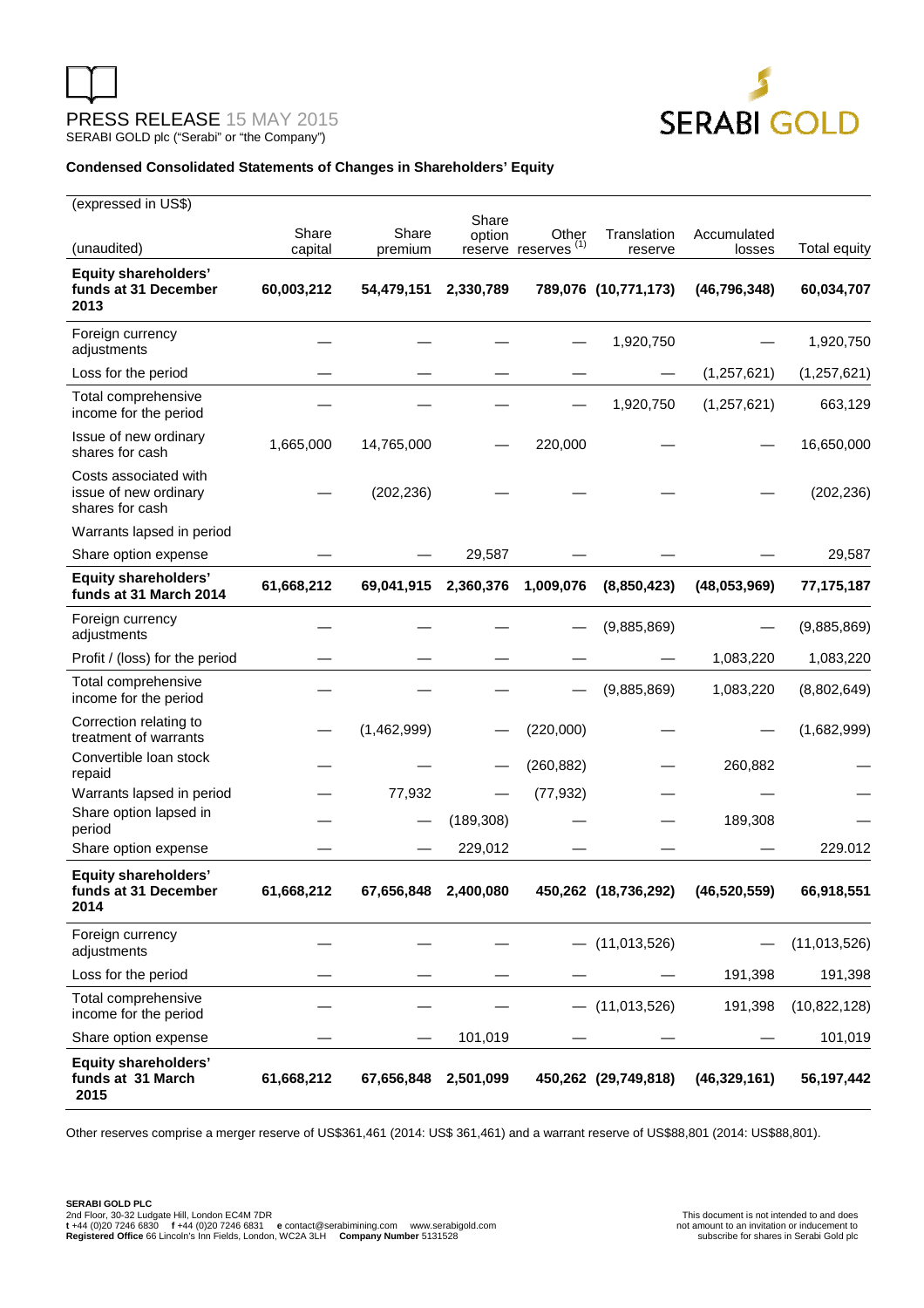



#### **Condensed Consolidated Cash Flow Statements**

|                                                                           | For the three months<br>ended |                     |
|---------------------------------------------------------------------------|-------------------------------|---------------------|
|                                                                           | 31 March                      |                     |
| (expressed in US\$)                                                       | 2015<br>(unaudited)           | 2014<br>(unaudited) |
| <b>Operating activities</b>                                               |                               |                     |
| Operating profit / (loss)                                                 | 191,398                       | (1, 257, 621)       |
| Net financial expense                                                     | 308,664                       | 190,072             |
| Depreciation – plant, equipment and mining<br>properties                  | 1,117,720                     | 125,983             |
| Option costs                                                              | 101,019                       | 29,587              |
| Interest paid                                                             | (434, 167)                    | (159, 907)          |
| Foreign exchange                                                          | 75,080                        | 152,448             |
| <b>Changes in working capital</b>                                         |                               |                     |
| Increase in inventories                                                   | (1,916,783)                   | (1,757,207)         |
| Increase in receivables, prepayments and accrued<br>income                | 352,624                       | (1,058,545)         |
| Increase/(decrease) in payables, accruals and<br>provisions               | 834,947                       | 52,638              |
| Net cash inflow/ (outflow) from operations                                | 630,502                       | (3,682,552)         |
|                                                                           |                               |                     |
| <b>Investing activities</b>                                               |                               |                     |
| Purchase of property, plant and equipment and<br>projects in construction | (1,739,544)                   | (1,633,902)         |
| Exploration and development expenditure                                   | (227, 750)                    | (374, 959)          |
| Interest received                                                         | 775                           |                     |
| Net cash outflow on investing activities                                  | (1,966,519)                   | (2,008,861)         |
|                                                                           |                               |                     |
| <b>Financing activities</b>                                               |                               |                     |
| Issue of ordinary share capital                                           |                               | 16,650,000          |
| Draw-down of short-term loan facility                                     |                               | 2,750,000           |
| Repayment of short-term secured loan                                      | (2,000,000)                   | (5,500,000)         |
| Receipts for short-term trade finance                                     | 5,420,758                     |                     |
| Repayment of short-term trade finance                                     | (5,840,180)                   |                     |
| Repayment of finance lease liabilities                                    | (156, 480)                    |                     |
| Payment of share issue costs                                              |                               | (202, 236)          |
| Payment of finance lease liabilities                                      |                               | (145, 800)          |
| Net cash (outflow) / inflow from financing<br>activities                  | (2,575,902)                   | 13,551,964          |
| Net increase in cash and cash equivalents                                 | (3,911,919)                   | 7,860,551           |
| Cash and cash equivalents at beginning of period                          | 9,813,602                     | 3,789,263           |
| Exchange difference on cash                                               | (106, 701)                    | (33, 344)           |
| Cash and cash equivalents at end of period                                | 5,794,982                     | 11,616,470          |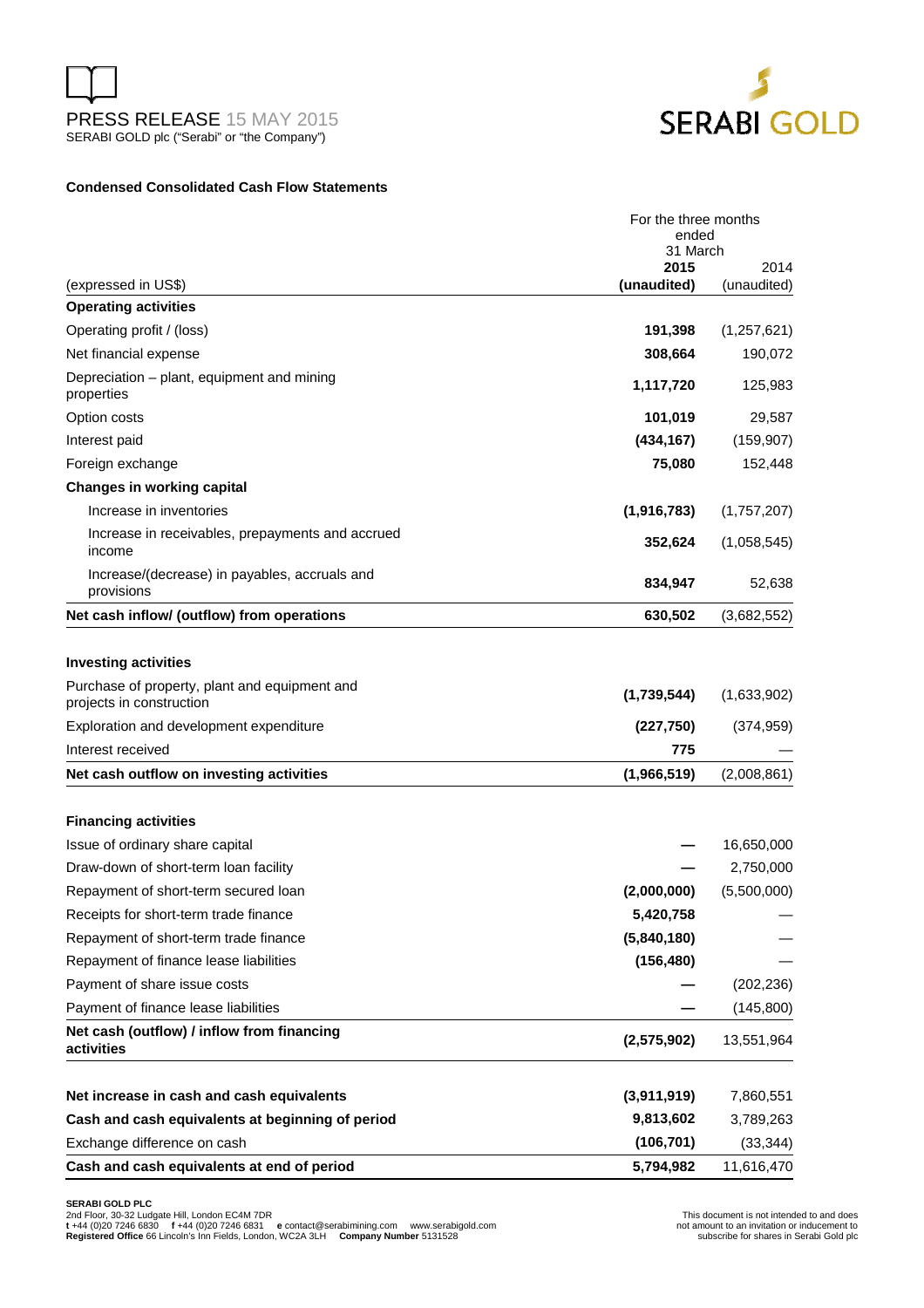

**SERABI GOLD** 

Notes

#### **1. General Information**

The financial information set out above does not constitute statutory accounts as defined in Section 434 of the Companies Act 2006. Whilst the financial information included in this announcement has been compiled in accordance with International Financial Reporting Standards ("IFRS") this announcement itself does not contain sufficient financial information to comply with IFRS. A copy of the statutory accounts for 2013 has been delivered to the Registrar of Companies and those for 2014 will be submitted for approval by shareholders at the Annual General Meeting. The full audited financial statements for the years end 31 December 2014 and 31 December 2013 do comply with IFRS.

#### **2. Basis of Preparation**

The financial statements have been prepared in accordance with International Financial Reporting Standards ("IFRS") in force at the reporting date and their interpretations issued by the International Accounting Standards Board ("IASB") as adopted for use within the European Union and with IFRS and their interpretations issued by the IASB. The consolidated financial statements have also been prepared in accordance with those parts of the Companies Act 2006 applicable to companies reporting under IFRS. The financial statements do not constitute statutory accounts as defined in Section 434 of the Companies Act 2006.

It is not anticipated that the adoption in the future of the new or revised standards or interpretations that have been issued by the International Accounting Standards Board but are not yet effective will have a material impact on the Group's earnings or shareholders' funds. The Company has not adopted any new standards in advance of the effective dates.

#### *Going concern and availability of project finance*

The Group commenced gold production operations at the Palito Mine at the start of 2014 having completed the first phase construction of the gold recovery plant in December 2013. The operations during the first six months of 2014 were in a re-commissioning and ramp-up phase. On 23 July 2014 the Group announced that with effect from 1 July 2014 the Palito mine had achieved Commercial Production. During the 3 months ended 30 September 2014, the Group completed work and commissioned the Carbon in Pulp ("CIP") leaching circuit allowing the Group to maximise the potential recovery of gold from the ore processed. The first "gold pour" of gold recovered from the CIP operations took place in October 2014. During the first three months of 2015 the Group has been undertaking the initial development of its Sao Chico operation and thereafter during 2015 plans to steadily increase the production of ore from Sao Chico for processing using the Palito gold process plant. The Group began processing of ore from its Sao Chico operation during April 2015.

On 3 March 2014 the Group completed a share placement raising gross proceeds of UK£10 million which provided additional working capital to the Group during the start–up phase of production at Palito and also to fund the initial development and further evaluation of the Sao Chico gold project. On 26 September 2014 the Group also entered into a US\$8 million secured loan facility which is required to be repaid in full on or before 31 March 2016 with the Sprott Resource Lending Partnership ("the Facility") providing additional working and development capital. The first tranche of US\$3 million of this Facility was drawdown on 26 September 2014 with the remaining tranches drawn down in full on 28 December 2014. The Group also makes use of a borrowing facility of US\$7.5 million to provide advance payment on sales of copper/gold concentrate. This current facility extends to 31 December 2015.

The Directors anticipate the Group now has access to sufficient funding for its immediate projected needs. The Group expects to have sufficient cash flow from its forecast production to finance its on-going operational requirements and to, at least in part, fund exploration and development activity on its other gold properties. However the forecasted cash flow projections for the next twelve months include a significant contribution arising from the Sao Chico development. As noted above, whilst development has commenced commercial production has yet to be declared. There are risks associated with the commencement of any new mining operation whereby unforeseen technical and logistical events result in additional time being required for commissioning or additional costs needing to be incurred, giving rise to the possibility that additional working capital may be required to fund these delays or additional capital requirements. Should additional working capital be required the Directors consider that further sources of finance could be secured within the required timescale. On this basis the Directors have therefore concluded that it is appropriate to prepare the financial statements on a going concern basis. However there is no certainty that such additional funds either for working capital or for future development will be forthcoming and these conditions indicate the existence of a material uncertainty which may cast significant doubt over the Group's ability to continue as a going concern and therefore that it may be unable to realise its assets and discharge its liabilities in the normal course of business. The financial statements do not include the adjustments that would result if the Group was unable to continue as a going concern.

#### **3. Loss per Share**

The calculation of the basic profit per share of 0.029 cents (2014 basic loss per share: 0.241 cents) is based on the profit attributable to ordinary shareholders of US\$191,398 (2014: loss of US\$1,257,621) and on the weighted average number of ordinary shares of 656,389,204 (2014: 520,833,648) in issue during the period.

The diluted profit per share of 0.024 cents (2014 diluted loss per share: 0.241 cents) is based on a diluted share capital of 789,035,498 ordinary shares which assumes the exercise of 100,000,000 warrants and 32,646,294 options that have vested as of 31 March 2015. The diluted loss per share for 2013 is the same as the basic loss per share because the exercise of share options would be anti-dilutive.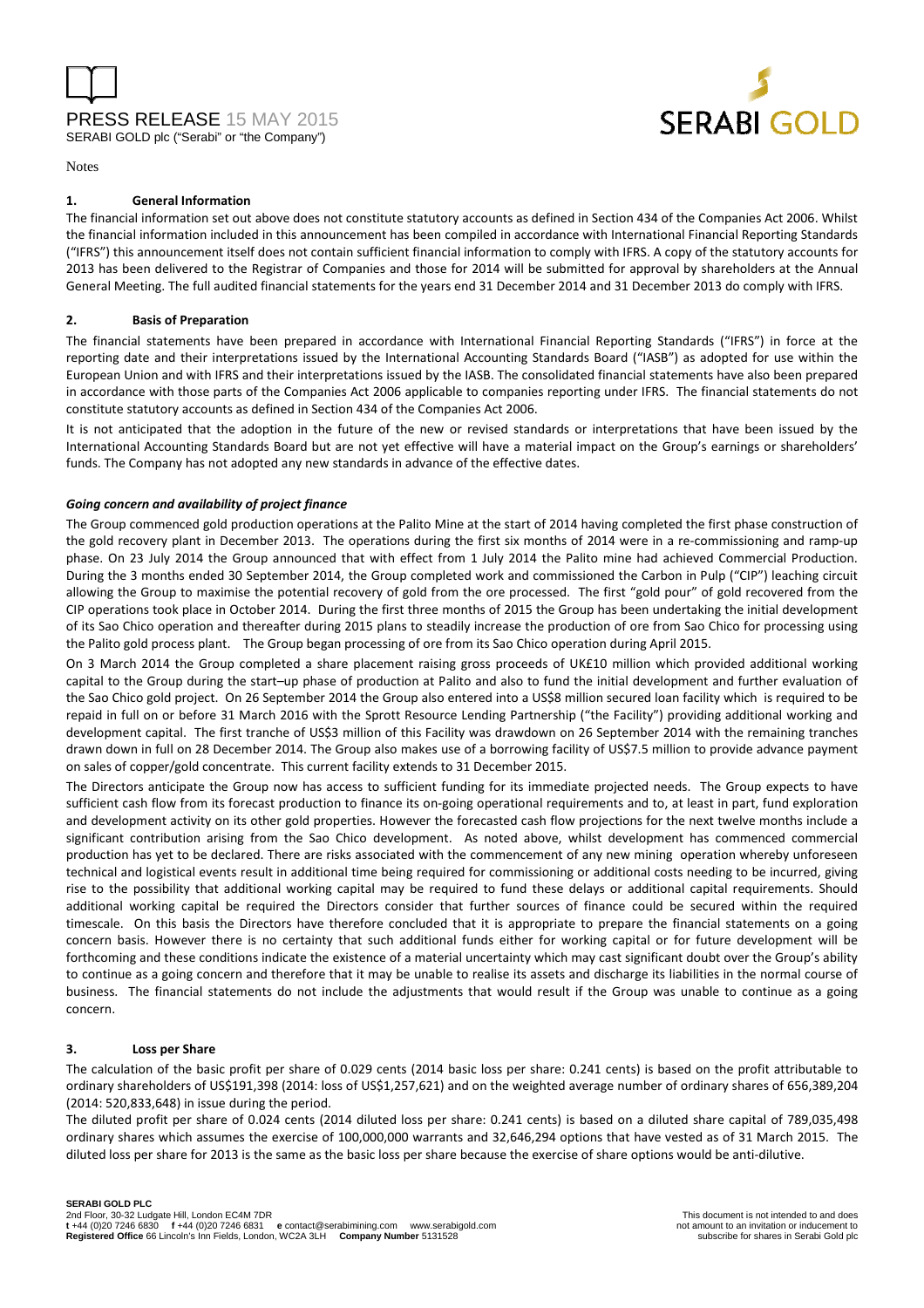# PRESS RELEASE 15 MAY 2015

SERABI GOLD plc ("Serabi" or "the Company")

#### **4. Post balance sheet events**

Between the end of the financial period and the date of this management discussion and analysis, the Brazilian Real, the national currency of Brazil, has appreciated in value in comparison to the United States dollar, the reporting currency of the Group by approximately 7%, having suffered a reduction in its value in the period between 31 December 2014 and 31 March 2015 of approximately 20%. On 31 December 2014 the exchange rate for US\$1.00 was BrR\$2.6556. As at 31 March 2015 the exchange rate for US\$1.00 was BrR\$3.2074. As at 11 May 2015 the exchange rate for US\$1.00 was BrR\$3.055. Many of the Group's assets and liabilities and in particular the value attributed to non-current assets are recorded in Brazilian Reais. The value of the Group's net assets and liabilities were significantly impacted by the devaluation of the Brazilian Real during the first quarter of 2015. The Group sources the majority of its operational consumables in Brazilian Reais and salaries of all its Brazilian employees are denominated and paid in Brazilian Reais and therefore the Group's operating costs are subject to variation as a result of movements in the exchange rate between the United States Dollar and the Brazilian Real. With this exception there has been no item, transaction or event of a material or unusual nature likely, in the opinion of the Directors of the Group, to affect significantly the continuing operations of the entity, the results of these operations, or the state of affairs of the entity in future financial periods.

# **Enquiries**

# **SERABI GOLD plc**

**Michael Hodgson t** +44 (0)20 7246 6830<br>Chief Executive **m** +44 (0)7799 473621 m +44 (0)7799 473621

**Clive Line** t +44 (0)20 7246 6830<br>Finance Director **m** +44 (0)7710 151692 m +44 (0)7710 151692

**e** contact@serabigold.com

www.serabigold.com

#### **BEAUMONT CORNISH Limited**

**Nominated Adviser & Financial Adviser** 

Roland Cornish **t** +44 (0)20 7628 3396 Michael Cornish **t** +44 (0)20 7628 3396

#### **PEEL HUNT LLP UK Broker**

Matthew Armitt **t** +44 (0)20 7418 9000 Ross Allister **t** +44 (0)20 7418 9000

**Blytheweigh UK Financial PR** 

Tim Blythe **t** +44 (0)20 7138 3204 **m** +44 7816 924626 Halimah Hussain **t** +44 (0)20 7138 3203 **m** +44 7725 978141

Copies of this release are available from the Company's website at **www.serabigold.com** 

#### **Qualified Persons Statement**

The scientific and technical information contained within this announcement has been reviewed and approved by Michael Hodgson, a Director of the Company. Mr Hodgson is an Economic Geologist by training with over 26 years' experience in the mining industry. He holds a BSc (Hons) Geology, University of London, a MSc Mining Geology, University<br>of Leicester and is a Fellow of the Institute of Materials, Minerals and Mining and a<br>Chartered Engineer of the Engineering Council of U Person for the purposes of Canadian National Instrument 43-101 and by the AIM Guidance Note on Mining and Oil & Gas Companies dated June 2009.

#### **Forward Looking Statements**

Certain statements in this announcement are, or may be deemed to be, forward looking<br>statements. Forward looking statements are identified by their use of terms and phrases<br>such as "believe", "could", "should" "envisage", assumptions. These forward looking statements are not based on historical facts but rather on the Directors' current expectations and assumptions regarding the Company's future growth, results of operations, performance, future capital and other expenditures (including the amount, nature and sources of funding thereof), competitive advantages, business

prospects and opportunities. Such forward looking statements reflect the Directors' current<br>beliefs and assumptions and are based on information currently available to the Directors. A number of factors could cause actual results to differ materially from the results discussed in the forward looking statements including risks associated with vulnerability to general economic and business conditions, competition, environmental and other regulatory changes, actions by governmental authorities, the availability of capital markets, reliance on key personnel, uninsured and underinsured losses and other factors, many of which are beyond the control of the Company. Although any forward looking statements contained in this announcement are based upon what the Directors believe to be reasonable assumptions, the Company cannot assure investors that actual results will be consistent with such forward looking statements.

Neither the Toronto Stock Exchange, nor any other securities regulatory authority, has approved or disapproved of the contents of this news release.

The Company will, in compliance with Canadian regulatory requirements, post the Unaudited Financial Statements and the Management Discussion and Analysis for the quarter ended 31 March 2015 on SEDAR at www.sedar.com. These documents will also available from the Company's website – www.serabigold.com.